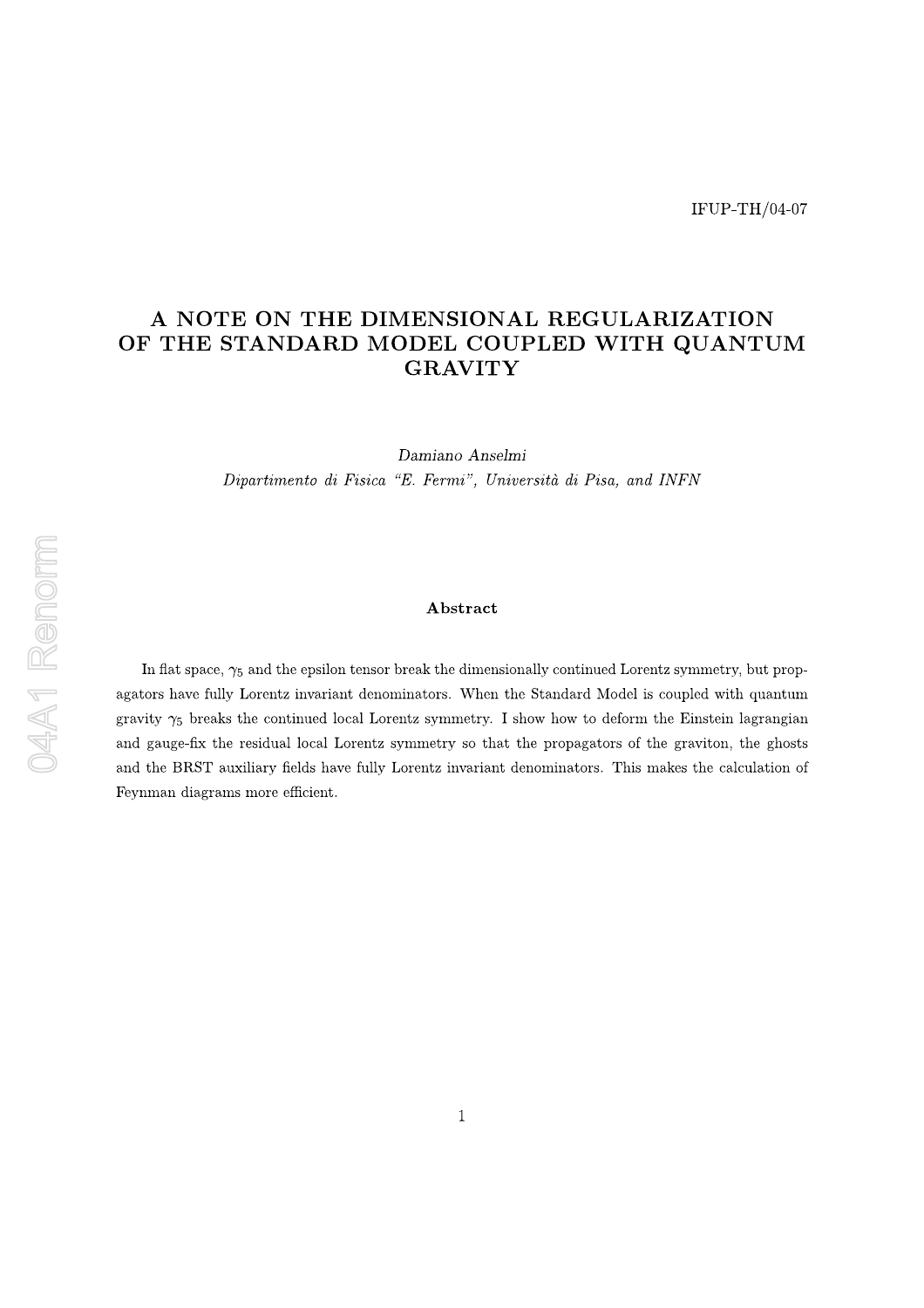The dimensional-regularization technique  $[1, 2]$  is the most efficient technique for the calculation of Feynman diagrams in quantum field theory. Its main virtue is that it is manifestly gauge invariant, when gauge bosons couple to fermions in a chiral invariant way. When gauge bosons couple to chiral currents, gauge anomalies can be generated. If the gauge anomalies vanish at one-loop, as in the Standard Model, then, by the Adler-Bardeen theorem [5], there exists a subtraction scheme where they vanish at each order of perturbation theory. This ensures internal consistency.

The definition of  $\gamma_5$  in dimensional regularization [2, 3, 4] breaks the Lorentz symmetry in the dimensionally continued spacetime. The calculation of Feynman diagrams in parity violating theories is still efficient, because the continued Lorentz symmetry is not broken in the denominators of propagators, but only in vertices and numerators of propagators. Using appropriate projectors, a Feynman integral can be decomposed in a basis of scalar and fully Lorentz invariant integrals. The complication introduced by  $\gamma_5$  is only algebraic and a computer can easily deal with it. Calculations have the same conceptual difficulty than in the parity invariant theories.

When the Standard Model is coupled with quantum gravity,  $\gamma_5$  breaks the dimensionally continued *local* Lorentz symmetry. It is less obvious how to break the continued local Lorentz symmetry and maintain efficiency in the calculation of Feynman diagrams. In this paper I show how this can be done.

In the vielbein formalism the Einstein lagrangian

$$
\mathcal{L} = \frac{1}{2\kappa^2} \sqrt{g} R \tag{1}
$$

is more symmetric than the complete theory and must be supplemented with appropriate evanescent terms. It is natural to look for an arrangement of the regularization technique such that the denominators of propagators are fully Lorentz invariant. The symmetric gauge is not allowed, but a derivative gauge-fixing for the residual Lorentz symmetry, combined with a certain trick for the BRST auxiliary fields, do the job. The prescription of this paper works in arbitrary dimensions.

I work in the Euclidean framework. The conversion to the Minkowskian framework is straightforward. I denote the physical spacetime dimension with  $D$  and the continued dimension with  $d = D - \varepsilon$ . The Einstein action (1) is  $SO(d)$  invariant, while the complete theory is only assumed to be  $SO(D)\otimes SO(-\varepsilon)$  invariant. Since no confusion can arise, the Euclidean  $SO(...)$  symmetries will be called "Lorentz" symmetries.

Before dealing with the  $SO(d)$  breaking theories it is instructive to reformulate the regularization of pure gravity and gravity coupled with parity invariant matter. Here no  $SO(d)$  breaking occurs, yet it is convenient to use a derivative gauge fixing for the Lorentz symmetry (rather than the symmetric gauge), because it admits a straightforward generalization to the case of gravity coupled with parity violating matter.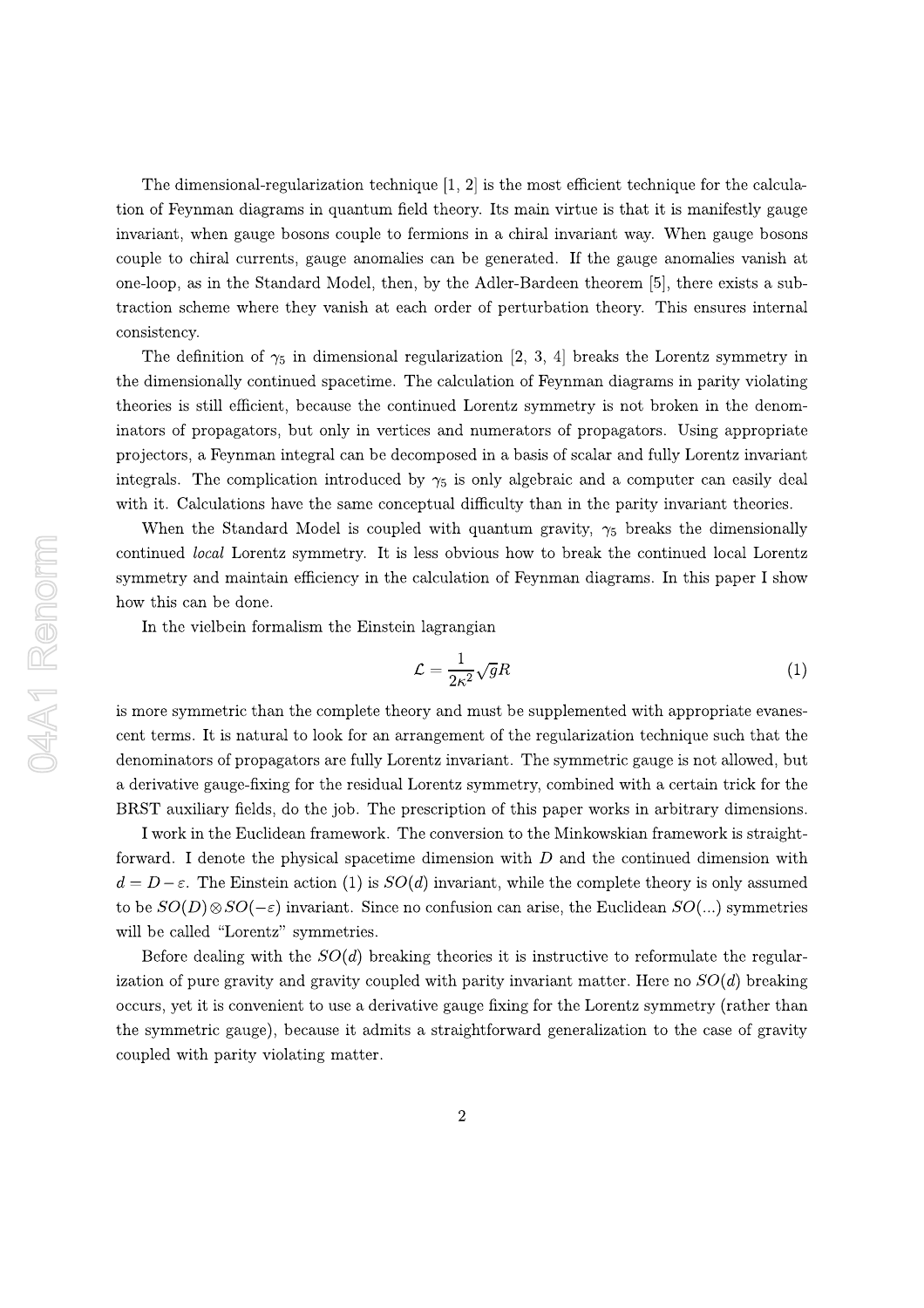The vielbein is defined as usual in  $d$  dimensions. The curved space conventions for torsion, curvatures, covariant derivatives and connections are

$$
\mathcal{D}e^{a} = de^{a} - \omega^{ab}e^{b} = 0, \qquad \Gamma^{\rho}_{\mu\nu} = e^{\rho a}\partial_{\mu}e^{a}_{\nu} + \omega^{ab}_{\mu}e^{a}_{\nu}e^{\rho b},
$$
  
\n
$$
\omega^{ab}_{\mu} = \frac{1}{2}\left(\partial_{\mu}e^{a}_{\nu} - \partial_{\nu}e^{a}_{\mu}\right)e^{\nu b} - \frac{1}{2}\left(\partial_{\mu}e^{b}_{\nu} - \partial_{\nu}e^{b}_{\mu}\right)e^{\nu a} + \frac{1}{2}g_{\mu\nu}\left(e^{\rho b}\partial_{\rho}e^{\nu a} - e^{\rho a}\partial_{\rho}e^{\nu b}\right),
$$
  
\n
$$
R^{ab} = \frac{1}{2}R^{ab}_{\mu\nu}\mathrm{d}x^{\mu}\mathrm{d}x^{\nu} = \mathrm{d}\omega^{ab} - \omega^{ac}\omega^{cb}, \qquad R^{\mu}{}_{\nu\rho\sigma} = \partial_{\sigma}\Gamma^{\mu}_{\nu\rho} - \partial_{\rho}\Gamma^{\mu}_{\nu\sigma} - \Gamma^{\lambda}_{\nu\sigma}\Gamma^{\mu}_{\lambda\rho} + \Gamma^{\lambda}_{\nu\rho}\Gamma^{\mu}_{\lambda\sigma},
$$
  
\n
$$
\mathcal{D}_{\mu}\psi_{i} = \partial_{\mu}\psi_{i} - \frac{i}{4}\omega^{ab}_{\mu}\sigma^{ab}\psi_{i} + iA_{\mu}\psi_{i} + A^{a}_{\mu}T^{a}_{ij}\psi_{j} + \dots
$$
\n(2)

The Ricci tensor and the scalar curvature are defined as  $R_{\mu\nu} = R^{ab}_{\mu\rho}e^{\rho b}e^a_{\nu}$ ,  $R = R_{\mu\nu}g^{\mu\nu}$ , where of course  $g_{\mu\nu} = e^a_\mu e^a_\nu$ . The BRST transformations are

$$
se_{\mu}^{a} = -e_{\rho}^{a} \partial_{\mu} C^{\rho} - C^{\rho} \partial_{\rho} e_{\mu}^{a} - C^{ab} e_{\mu}^{b},
$$
  
\n
$$
sC^{\rho} = -C^{\sigma} \partial_{\sigma} C^{\rho}, \qquad s\overline{C}_{\mu} = B_{\mu}, \qquad sB_{\mu} = 0,
$$
  
\n
$$
sC^{ab} = -C^{ac}C^{cb} - C^{\rho} \partial_{\rho} C^{ab},
$$
  
\n
$$
s\overline{C}^{ab} = B^{ab} - C^{ac}\overline{C}^{cb} - C^{bc}\overline{C}^{ac} - C^{\rho} \partial_{\rho} \overline{C}^{ab},
$$
  
\n
$$
sB^{ab} = -C^{ac}B^{cb} - C^{bc}B^{ac} - C^{\rho} \partial_{\rho} B^{ab}
$$
  
\n(3)

Here  $C^{\mu}$ ,  $\overline{C}_{\mu}$ ,  $B_{\mu}$  are the ghosts, antighosts and auxiliary fields of diffeomorphisms, while  $C^{ab}$ ,  $\overline{C}^{ab}$ ,  $B^{ab}$  are those of the  $SO(d)$  local Lorentz symmetry.

Perturbation theory around flat space is defined as

$$
e^a_\mu = \delta^a_\mu + \tilde{\phi}^a_\mu. \tag{4}
$$

The matrix  $\tilde{\phi}$  is decomposed into its symmetric and antisymmetric components  $\phi$  and  $\phi'$ , respectively:

$$
\widetilde{\phi}_{ab}=\delta_{ac}\widetilde{\phi}_{\mu}^{c}\delta_{b}^{\mu}=\phi_{ab}+\phi_{ab}^{\prime}
$$

Diffeomorphisms can be gauge-fixed with the common Lorentz-invariant gauge functions

$$
\mathcal{G}^{\mu} \equiv \partial_{\nu} \left( \sqrt{g} g^{\mu \nu} \right). \tag{5}
$$

The gauge-fixing and ghost lagrangians are the BRST variation of

$$
\overline{C}_\mu\left({\cal G}^\mu - \frac{\lambda}{2}B_\mu\right).
$$

Integrating the auxiliary field  $B_{\mu}$  out, we find the familiar expressions

$$
\mathcal{L}_{\rm gf}^{\rm diff} = \frac{1}{2\lambda} (\mathcal{G}^{\mu})^2, \qquad \mathcal{L}_{\rm ghost}^{\rm diff} = \sqrt{g} \partial_{\nu} \overline{C}_{\mu} (\mathcal{D}^{\mu} C^{\nu} + \mathcal{D}^{\nu} C^{\mu} - g^{\mu\nu} \mathcal{D}_{\alpha} C^{\alpha}). \tag{6}
$$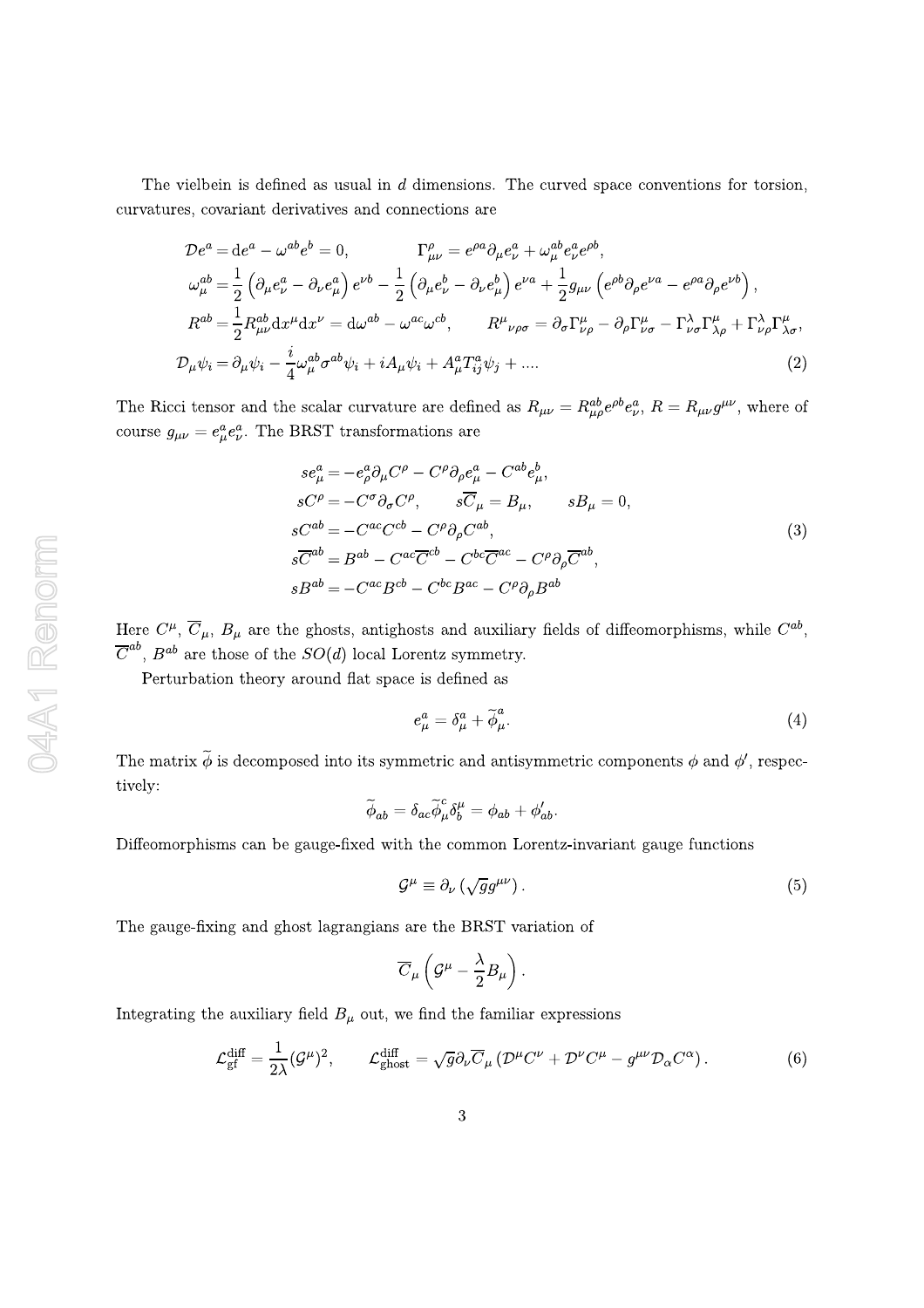**Lorentz gauge-fixing for**  $SO(d)$  **invariant theories**. The most popular gauge-fixing of the Lorentz symmetry is  $\phi'_{ab} = 0$  (symmetric gauge). This is not very convenient for the generalization to parity violating matter. For reasons that will become clear later, I fix the Lorentz symmetry by means of the gauge-fixing functions

$$
\mathcal{G}_L^{ab} = \mathcal{D}^\mu \omega_\mu^{ab} = \frac{1}{\sqrt{g}} \partial_\mu \left( \sqrt{g} g^{\mu\nu} \omega_\nu^{ab} \right). \tag{7}
$$

These functions are scalars under diffeomorphisms, so the ghost lagrangian is already diagonalized. Observe that the gauge-fixing (7) is higher-derivative. To avoid propagators behaving like  $1/p^4$  in the infrared, the "auxiliary" fields  $B^{ab}$  have to be inserted in an unconventional derivative way. This is legitimate, because the fields  $B^{ab}$  are anyway BRST-exact. Precisely, the gauge-fixing and ghost lagrangian of the Lorentz symmetry are the BRST variation of

$$
-\sqrt{g} \overline{C}^{ab} \left(\frac{\xi}{2} \mathcal{D}^2 B^{ab} + \mathcal{G}_L^{ab}\right),\,
$$

where  $\xi$  is an arbitrary gauge-fixing parameter (that can be set to zero in the "Landau" gauge) and  $\mathcal{D}^2 = \mathcal{D}^{\mu} \mathcal{D}_{\mu}$ :

$$
\mathcal{L}_{\text{gf}}^{L} = -\sqrt{g} \left( \frac{\xi}{2} B^{ab} \mathcal{D}^2 B^{ab} + B^{ab} \mathcal{G}_{L}^{ab} \right), \qquad \mathcal{L}_{\text{ghost}}^{L} = -\sqrt{g} \overline{C}^{ab} \mathcal{D}^{\mu} \partial_{\mu} C^{ab}.
$$
 (8)

In total, the gauge-fixed and ghost lagrangians are

$$
\mathcal{L}_{\text{grav}} = \mathcal{L} + \mathcal{L}_{\text{gf}}^{\text{diff}} + \mathcal{L}_{\text{gf}}^L, \qquad \mathcal{L}_{\text{ghost}} = \mathcal{L}_{\text{ghost}}^{\text{diff}} + \mathcal{L}_{\text{ghost}}^L. \tag{9}
$$

The ghost propagators equal the identity divided by  $p^2$ . The graviton propagators are

$$
\langle \phi_{\mu\nu}(p) \; \phi_{\rho\sigma}(-p) \rangle_{0} = \frac{\kappa^{2}}{2p^{2}} (\delta_{\mu\rho}\delta_{\nu\sigma} + \delta_{\mu\sigma}\delta_{\nu\rho}) - \frac{\kappa^{2} \delta_{\mu\nu}\delta_{\rho\sigma}}{(d-2)p^{2}} + \frac{\lambda - 2\kappa^{2}}{4p^{4}} (\delta_{\mu\rho}p_{\nu}p_{\sigma} + \delta_{\mu\sigma}p_{\nu}p_{\rho} + \delta_{\nu\rho}p_{\mu}p_{\sigma} + \delta_{\nu\sigma}p_{\mu}p_{\rho}),
$$
\n
$$
\langle \phi_{\mu\nu}(p) \; \phi'_{\rho\sigma}(-p) \rangle_{0} = \frac{\lambda}{4p^{4}} (\delta_{\mu\rho}p_{\nu}p_{\sigma} - \delta_{\mu\sigma}p_{\nu}p_{\rho} + \delta_{\nu\rho}p_{\mu}p_{\sigma} - \delta_{\nu\sigma}p_{\mu}p_{\rho}), \tag{10}
$$
\n
$$
\langle \phi'_{\mu\nu}(p) \; \phi'_{\rho\sigma}(-p) \rangle_{0} = -\frac{\xi}{2p^{2}} (\delta_{\mu\rho}\delta_{\nu\sigma} - \delta_{\mu\sigma}\delta_{\nu\rho}) + \frac{\lambda}{4p^{4}} (\delta_{\mu\rho}p_{\nu}p_{\sigma} - \delta_{\mu\sigma}p_{\nu}p_{\rho} - \delta_{\nu\rho}p_{\mu}p_{\sigma} + \delta_{\nu\sigma}p_{\mu}p_{\rho}),
$$
\n
$$
\langle \phi_{\mu\nu}(p) \; B_{\rho\sigma}(-p) \rangle_{0} = 0, \quad \langle \phi'_{\mu\nu}(p) \; B_{\rho\sigma}(-p) \rangle_{0} = \frac{1}{2p^{2}} (\delta_{\mu\rho}\delta_{\nu\sigma} - \delta_{\mu\sigma}\delta_{\nu\rho}), \quad \langle B_{\mu\nu}(p) \; B_{\rho\sigma}(-p) \rangle_{0} = 0.
$$

A more standard structure in (8), with non propagating auxiliary fields  $B^{ab}$ , namely

$$
\mathcal{L}_{\text{gf}}^{L} = -\sqrt{g} \left( \frac{\xi}{2} B^{ab} B^{ab} + B^{ab} \mathcal{G}_{L}^{ab} \right),
$$

can be obtained from (8) formally replacing  $\xi$  with  $\xi/\mathcal{D}^2$ . The corresponding propagators are obtained replacing  $\xi$  with  $-\xi/p^2$  in (10). Then, however, the first term of the new  $\langle \phi' \phi' \rangle$  behaves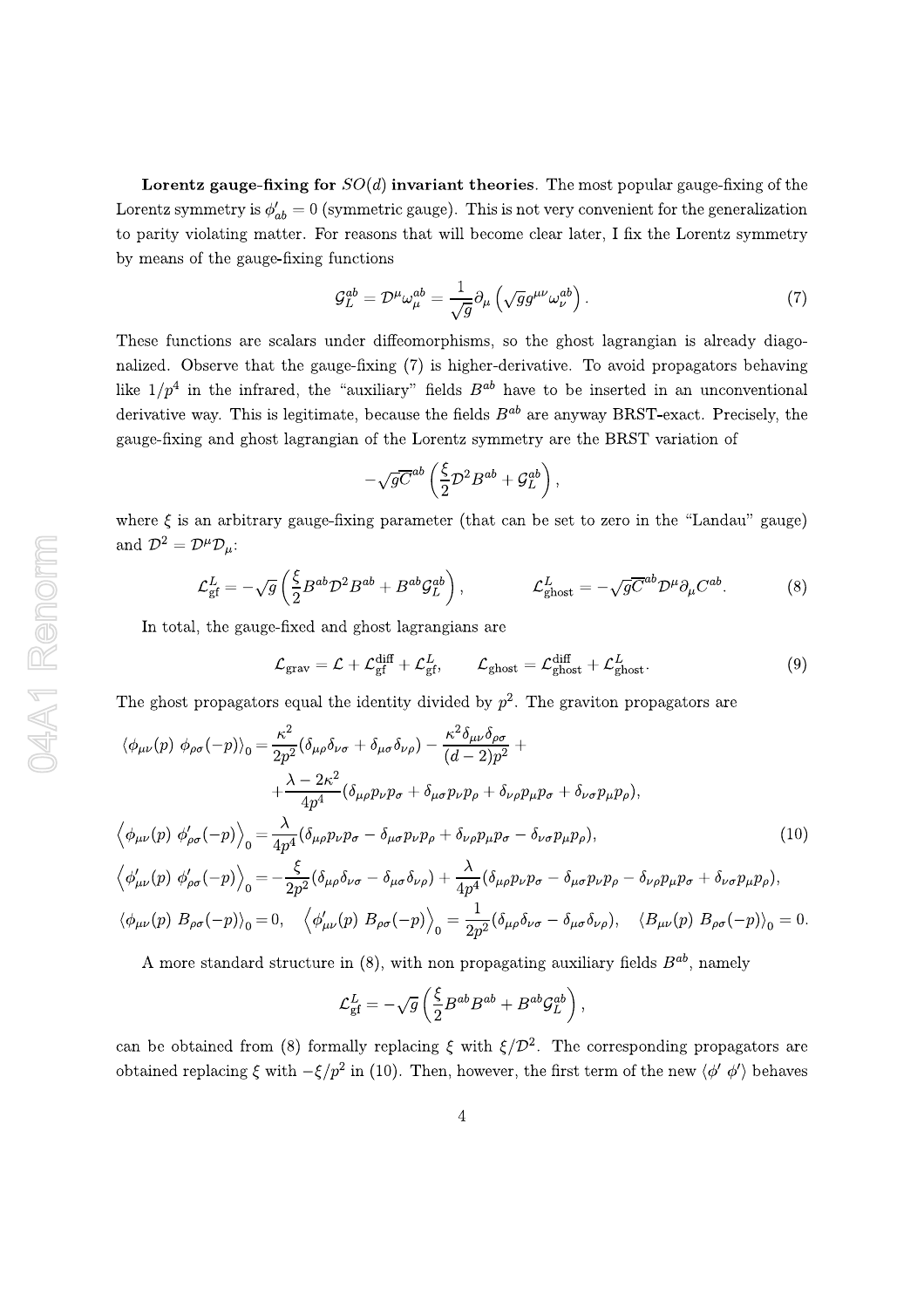like  $1/p^4$  in the infrared. This behavior generates annoying IR divergences in  $D=3$  and  $D=4$ . The trick  $(8)$  is safer because it avoids this problem.

Now I prove that the formulation (8) admits an immediate generalization to  $SO(d)$  breaking models.

The breaking of  $SO(d)$  to  $SO(D) \otimes SO(-\varepsilon)$ : propagators with  $SO(d)$  invariant denominators. Now I assume that the regularization preserves diffeomorphisms and the local Lorentz symmetry group  $SO(D) \otimes SO(-\varepsilon)$ . The Lorentz indices  $a, b, c...$  running from 1 to d are decomposed into physical Lorentz indices  $\bar{a}, \bar{b}, \bar{c}$ ... running from 1 to D, and evanescent Lorentz indices  $\hat{a}, \hat{b}, \hat{c}$ ... running from D to d (with D excluded):  $a = (\bar{a}, \hat{a}), b = (\bar{b}, \hat{b})$ , etc. The curvature tensor decomposes into

$$
R^{\bar{a}\bar{b}} = \overline{R}^{\bar{a}\bar{b}} + \omega^{\bar{a}\hat{c}} \omega^{\bar{b}\hat{c}}, \qquad R^{\bar{a}\hat{b}} = D\omega^{\bar{a}\hat{b}}, \qquad R^{\hat{a}\hat{b}} = \hat{R}^{\hat{a}\hat{b}} + \omega^{\bar{c}\hat{a}} \omega^{\bar{c}\hat{b}},
$$

etc., where  $\overline{R}^{\bar{a}\bar{b}}$  and  $\hat{R}^{\hat{a}\hat{b}}$  are the  $SO(D)$  and  $SO(-\varepsilon)$  curvatures, respectively, and  $D_{\mu}$  denotes the  $SO(D) \otimes SO(-\varepsilon)$  covariant derivative. Observe that  $\omega^{\bar{a}\hat{b}}$  transforms as a tensor. Similarly, objects such as  $\omega_{\mu}^{\bar{a}\hat{b}}\omega_{\nu}^{\bar{a}\hat{b}}g^{\mu\nu}$  are scalars. The vielbein can be used to define covariant D'Alembertians in the physical and evanescent portions of spacetime:

$$
\overline{D^2}=e^{\bar a\mu}e^{\bar a\nu}D_\mu D_\nu,\qquad \widehat{D^2}=e^{\hat a\mu}e^{\hat a\nu}D_\mu D_\nu.
$$

The BRST transformations split as follows

$$
se_{\mu}^{\bar{a}} = -e_{\rho}^{\bar{a}}\partial_{\mu}C^{\rho} - C^{\rho}\partial_{\rho}e_{\mu}^{\bar{a}} - C^{\bar{a}\bar{b}}e_{\mu}^{\bar{b}}, \qquad sC^{\bar{a}\bar{b}} = -C^{\bar{a}\bar{c}}C^{\bar{c}\bar{b}} - C^{\rho}\partial_{\rho}C^{\bar{a}\bar{b}},\ns\overline{C}^{\bar{a}\bar{b}} = B^{\bar{a}\bar{b}} - C^{\bar{a}\bar{c}}\overline{C}^{\bar{c}\bar{b}} - C^{\bar{b}\bar{c}}\overline{C}^{\bar{a}\bar{c}} - C^{\rho}\partial_{\rho}\overline{C}^{\bar{a}\bar{b}},\nsB^{\bar{a}\bar{b}} = -C^{\bar{a}\bar{c}}B^{\bar{c}\bar{b}} - C^{\bar{b}\bar{c}}B^{\bar{a}\bar{c}} - C^{\rho}\partial_{\rho}B^{\bar{a}\bar{b}},
$$
\n(11)

plus analogous rules obtained replacing all barred indices with hatted indices. Here  $C^{\bar{a}\bar{b}}$  are the ghosts of the physical  $SO(D)$  Lorentz symmetry,  $C^{\hat{a}\hat{b}}$  are the ghosts of the evanescent  $SO(-\varepsilon)$ Lorentz symmetry and so on.

Since the symmetry  $SO(d)$  is broken, it is not possible to choose a completely symmetric gauge for the fluctuation  $\tilde{\phi}_u^a$ . The simplest generalization of the symmetric gauge,

$$
\phi'_{\bar{a}\bar{b}} = 0, \qquad \phi'_{\hat{a}\hat{b}} = 0,\tag{12}
$$

kills the antisymmetric parts of the  $D \times D$  and  $(-\varepsilon) \times (-\varepsilon)$  diagonal blocks of the matrix  $\phi'$ . The components  $\phi'_{\bar{a}\hat{b}}$  are unconstrained. Since the Einstein lagrangian (1) is independent of  $\phi'_{\bar{a}\hat{b}}$ , the propagator of  $\phi_{\tilde{a}\tilde{b}}'$  should be provided by extra lagrangian terms, e.g.  $\sqrt{g}\omega_{\mu}^{\tilde{a}\tilde{b}}\omega_{\nu}^{\tilde{a}\tilde{b}}g^{\mu\nu}$ . Then, however, it is not easy to have  $SO(d)$  invariant denominators. Instead, a generalization of the Lorentz gauge functions (7) does the job in a simple way.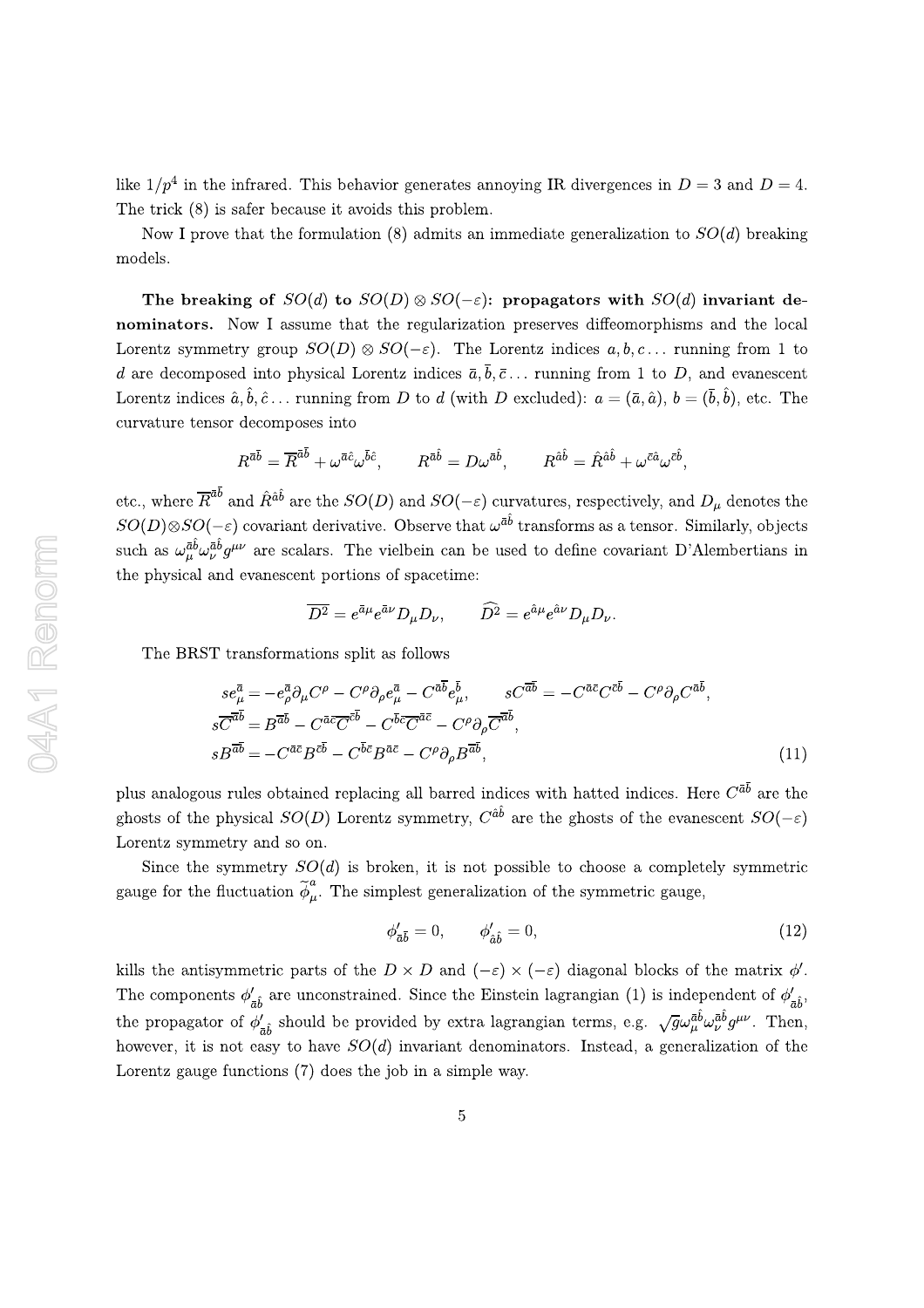The Lorentz gauge functions (7) are replaced with the reduced set of gauge functions

$$
\mathcal{G}_{rL}^{\bar{a}\bar{b}} = D^{\mu}\omega_{\mu}^{\bar{a}\bar{b}}, \qquad \mathcal{G}_{rL}^{\hat{a}\hat{b}} = D^{\mu}\omega_{\mu}^{\hat{a}\hat{b}}.
$$
\n(13)

The auxiliary fields and antighosts are correspondingly reduced to the blocks  $\overline{C}^{\bar{a}\bar{b}}$ ,  $B^{\bar{a}\bar{b}}$  and  $\overline{C}^{\hat{a}\hat{b}}$ ,  $B^{\hat{a}\hat{b}}$ , so the gauge-fixing and ghost lagrangians in the Lorentz sector read

$$
\widetilde{\mathcal{L}}_{\text{gf}}^{rL} = -\sqrt{g} \left( \frac{\overline{\xi}}{2} B^{\bar{a}\bar{b}} D^2 B^{\bar{a}\bar{b}} + B^{\bar{a}\bar{b}} \mathcal{G}_{rL}^{\bar{a}\bar{b}} + \frac{\widehat{\xi}}{2} B^{\hat{a}\hat{b}} D^2 B^{\hat{a}\hat{b}} + B^{\hat{a}\hat{b}} \mathcal{G}_{rL}^{\hat{a}\hat{b}} \right),\tag{14}
$$

$$
\widetilde{\mathcal{L}}_{\text{ghost}}^{\text{r}L} = -\sqrt{g}\overline{C}^{\bar{a}\bar{b}}D^{\mu}\partial_{\mu}C^{\bar{a}\bar{b}} - \sqrt{g}\overline{C}^{\hat{a}\hat{b}}D^{\mu}\partial_{\mu}C^{\hat{a}\hat{b}},\tag{15}
$$

where  $D^2 = D^{\mu}D_{\mu}$ . The total ghost lagrangian is

$$
\widetilde{\mathcal{L}}_{\text{ghost}} = \mathcal{L}_{\text{ghost}}^{\text{diff}} + \widetilde{\mathcal{L}}_{\text{ghost}}^{rL}.
$$
\n(16)

The ghost propagators are still the identity times  $1/p^2$ , so their denominators are  $SO(d)$  invariant.

The sum of the Einstein lagrangian (1) plus the gauge-fixing terms  $\mathcal{L}_{\text{eff}}^{\text{diff}}$  and  $\tilde{\mathcal{L}}_{\text{eff}}^{rL}$  of formulas (6) and (14), are still insufficient to give a propagator to  $\phi'_{\bar{n}\hat{\mathbf{h}}}$ . For this purpose, introduce an evanescent tensor field  $B^{\bar{a}\hat{b}}$  transforming as a scalar under diffeomorphisms and as a vector under both  $SO(D)$  and  $SO(-\varepsilon)$  rotations and add

$$
\Delta \mathcal{L} = -2\sqrt{g} \left( \frac{\xi}{2} B^{\bar{a}\hat{b}} D^2 B^{\bar{a}\hat{b}} + B^{\bar{a}\hat{b}} \mathcal{G}_{rL}^{\bar{a}\hat{b}} \right), \qquad \text{where } \mathcal{G}_{rL}^{\bar{a}\hat{b}} = D^{\mu} \omega_{\mu}^{\bar{a}\hat{b}}, \tag{17}
$$

to the Einstein action (1). This addition is clearly a scalar density. In this way the matrices  $B^{ab}$  and  $\mathcal{G}^{ab}_{rL}$  are fully reconstructed. The diagonal blocks  $B^{\bar{a}\bar{b}}$ ,  $B^{\hat{a}\hat{b}}$  are auxiliary fields for the Lorentz gauge-fixings, while the non-diagonal components  $B^{\bar{a}\hat{b}}$  are extra evanescent fields used for regularization. Since (17) vanishes in the formal limit  $\varepsilon \to 0$ ,  $\Delta \mathcal{L}$  is truly a regularization term. Therefore, even if  $B^{\bar{a}\hat{b}}$  is not BRST exact, its introduction does not change the physics.

Recapitulating, the total gauge-fixed lagrangian is

$$
\widetilde{\mathcal{L}}_{\text{grav}} = \mathcal{L} + \Delta \mathcal{L} + \mathcal{L}_{\text{gf}}^{\text{diff}} + \widetilde{\mathcal{L}}_{\text{gf}}^{rL}.
$$
\n(18)

Now, set for a moment the gauge-fixing parameters  $\overline{\xi}$  and  $\hat{\xi}$  equal to  $\xi$ . Then the quadratic part of the lagrangian (18) coincides precisely with the quadratic part of  $\mathcal{L}_{grav}$  in (9):

$$
\mathcal{L}_{\text{grav}} = \mathcal{L} + \mathcal{L}_{\text{gf}}^{\text{diff}} + \mathcal{L}_{\text{gf}}^{L} = \mathcal{L} + \Delta \mathcal{L} + \mathcal{L}_{\text{gf}}^{\text{diff}} + \tilde{\mathcal{L}}_{\text{gf}}^{rL} = \tilde{\mathcal{L}}_{\text{grav}} \qquad \text{for } \xi = \overline{\xi} = \hat{\xi},\tag{19}
$$

up to cubic terms, due to the different definitions of covariant derivatives. In this case the propagators of  $\phi$ ,  $\phi'$  and B coincide with the ones of formula (10).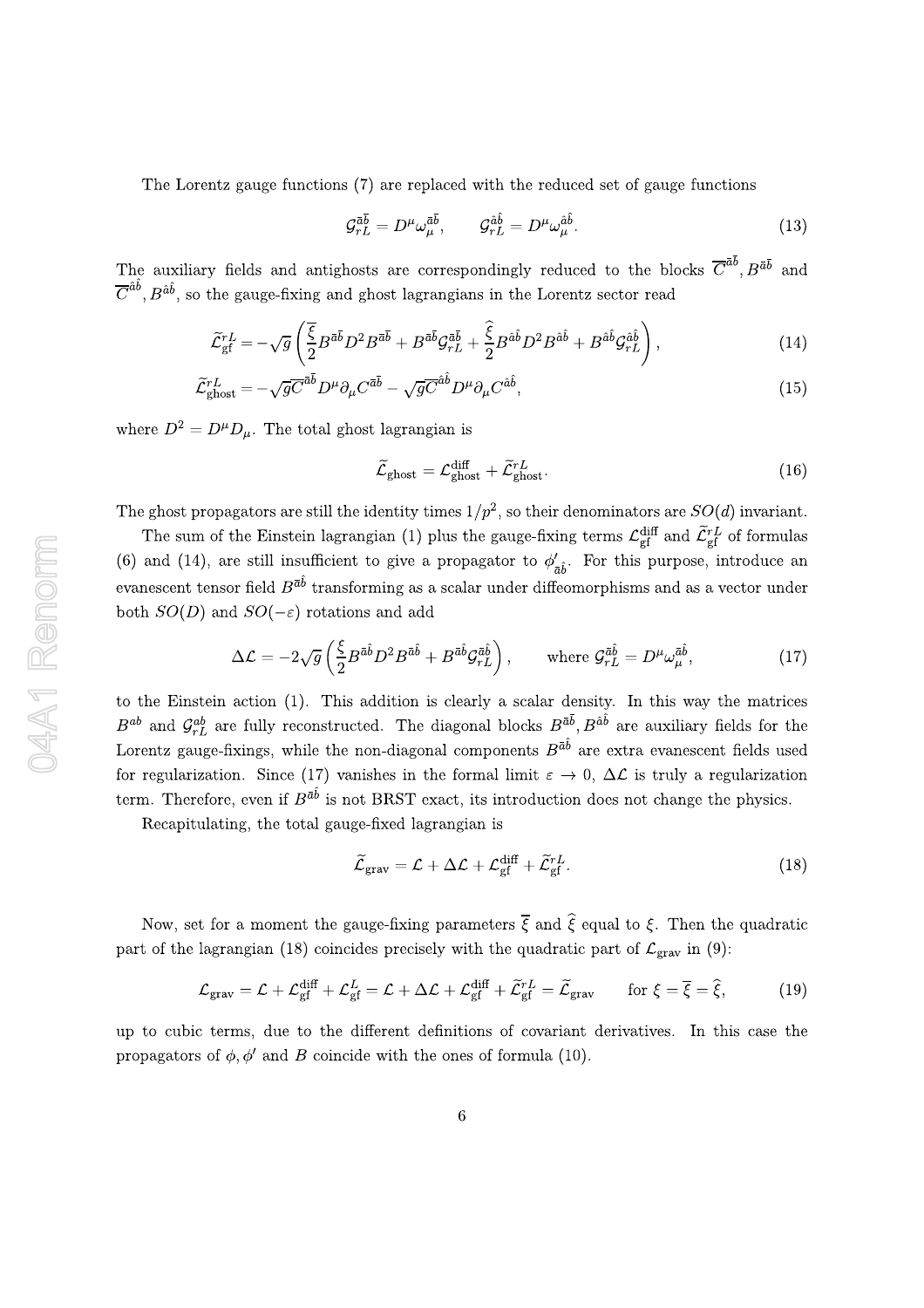More generally, the propagators depend linearly on  $\bar{\xi}$  and  $\hat{\xi}$ , because these are gauge-fixing parameters. It is easy to prove by direct computation that when  $\xi \neq \overline{\xi} \neq \hat{\xi}$  the propagators (10) are unmodified except for  $\langle \phi'_{\mu\nu}(p) \phi'_{\rho\sigma}(-p) \rangle_0$ , which is corrected by the replacement

$$
-\frac{\xi}{2p^2}(\delta_{\mu\rho}\delta_{\nu\sigma}-\delta_{\mu\sigma}\delta_{\nu\rho})\rightarrow -\frac{\overline{\xi}}{2p^2}(\delta_{\bar{\mu}\bar{\rho}}\delta_{\bar{\nu}\bar{\sigma}}-\delta_{\bar{\mu}\bar{\sigma}}\delta_{\bar{\nu}\bar{\rho}})-\frac{\widehat{\xi}}{2p^2}(\delta_{\hat{\mu}\hat{\rho}}\delta_{\hat{\nu}\hat{\sigma}}-\delta_{\hat{\mu}\bar{\sigma}}\delta_{\hat{\nu}\hat{\rho}})+-\frac{\xi}{2p^2}(\delta_{\bar{\mu}\bar{\rho}}\delta_{\hat{\nu}\hat{\sigma}}-\delta_{\bar{\mu}\bar{\sigma}}\delta_{\hat{\nu}\hat{\rho}}+\delta_{\hat{\mu}\hat{\rho}}\delta_{\bar{\nu}\bar{\sigma}}-\delta_{\hat{\mu}\bar{\sigma}}\delta_{\bar{\nu}\bar{\rho}}). (20)
$$

I have therefore proved that all propagators have  $SO(d)$  invariant denominators.

The regularization can be simplified if  $SO(d)$  is broken just to  $SO(D)$ . Then the last two terms of (14) are moved from  $\tilde{\mathcal{L}}_{gf}^{rL}$  to  $\Delta \mathcal{L}$ . The field  $B^{\hat{a}\hat{b}}$  is interpreted as an extra evanescent tensor field, on the same footing as  $B^{\bar{a}\hat{b}}$ . The ghosts  $\overline{C}^{\hat{a}\hat{b}}$ ,  $C^{\hat{a}\hat{b}}$  and the last term of  $\widetilde{\mathcal{L}}_{\text{ghost}}^{rL}$  in (15) are suppressed. Finally,  $D_{\mu}$  is interpreted as the  $SO(D)$  covariant derivative.

Here I have used the second order formalism, but the arguments of this paper can be easily adapted to the first order formalism, where the Lorentz gauge-fixing (7) looks even more natural. In the first order formalism, gravity is described by the independent fields  $e^a_\mu$  and  $\omega^{ab}_\mu$ . Relations (2) hold, except for the formula expressing  $\omega_{\mu}^{ab}$  in terms of  $e_{\mu}^{a}$ . The BRST auxiliary fields and the ghosts are unchanged. The BRST transformations are (3) plus

$$
s\omega_{\mu}^{ab}=-\omega_{\rho}^{ab}\partial_{\mu}C^{\rho}-C^{\rho}\partial_{\rho}\omega_{\mu}^{ab}-\mathcal{D}_{\mu}C^{ab}
$$

(or the corresponding reduced versions, when the continued Lorentz symmetry is broken). The gauge-fixings and the ghost lagrangians are formally identical: it is sufficient to interpret  $\omega_{\mu}^{ab}$  as an independent field. When the continued Lorentz symmetry is broken, the evanescent extra tensor field(s) are the same  $(B^{\bar{a}\hat{b}})$  and eventually  $B^{\hat{a}\hat{b}}$  and the evanescent deformations  $\Delta \mathcal{L}$  are formally identical to those of the second order formalism. However, the propagators become considerably more involved, since the quadratic part of the lagrangian is non-diagonal in the fields  $\phi_{\mu\nu}$ ,  $\phi'_{\mu\nu}$ ,  $\omega_{\mu}^{ab}$  and  $B^{ab}$ . The first order formalism is useful when the torsion is non-zero and, in particular, for the regularization of supergravity.

It is also immediate to generalize the arguments of this paper when the metric and the vielbein are expanded around generic curved backgrounds. This is useful for calculations with the background field method and in the presence of a cosmological constant.

A final comment concerns the stability of the action under renormalization. The action (18) produces nice propagators, but is obtained choosing the evanescent deformation  $\Delta \mathcal{L}$  and the gauge-fixing in a very special way. It is natural to wonder if renormalization spoils this structure. Divergences can be subtracted in a RG invariant way only if every allowed lagrangian term is turned on, multiplied by an independent renormalized coupling that runs appropriately. So, to have complete RG invariance all types of evanescent deformations should be included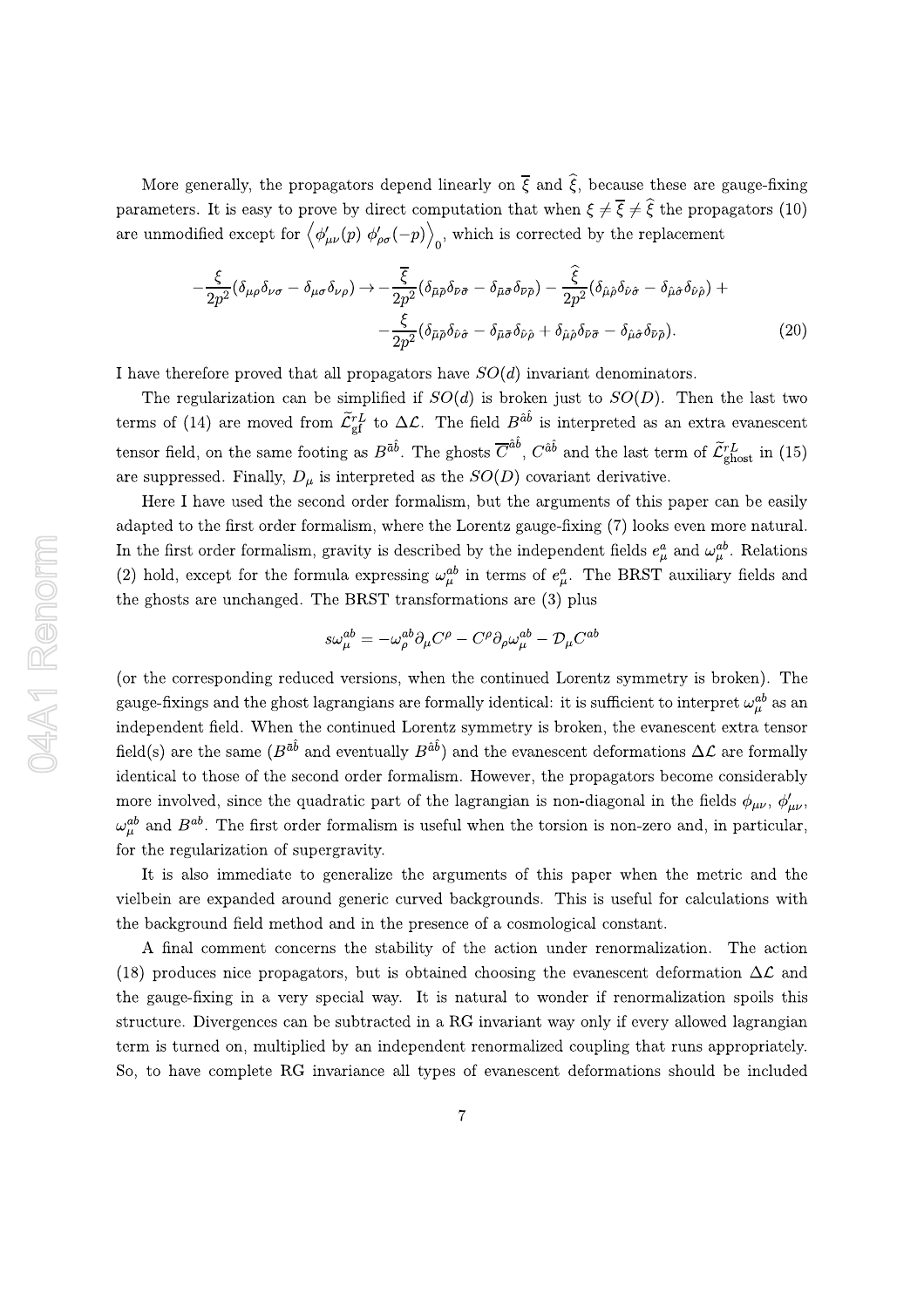in  $\Delta \mathcal{L}$  at the tree level, not just (17), but then the propagators do not have  $SO(d)$  invariant denominators. This problem is avoided as follows. Known theorems  $[4, 6]$  ensure that the evanescent sector of the theory does not mix into the physical sector, but produces at most a scheme change. Therefore, evanescent counterterms can be subtracted just as they come, at higher orders, with no introducton of new independent parameters at the tree-level. If a special evanescent deformation, such as the  $\Delta\mathcal{L}$  of (18), is used at the tree level, instead of the most general evanescent deformation, then RG invariance is violated in the renormalized correlation functions only by contributions that vanish in the physical limit  $\varepsilon \to 0$ . It is therefore possible to carry out every calculation with the propagators produced by  $(18)$  and  $(16)$ . Observe that this argument is analogous to the argument commonly used for gauge-fixing parameters: if the gauge fixing-parameter  $\xi$  is not left free to run, but set to some special value, as in the Feynman and Landau gauges, then RG invariance is violated, but only in the BRST-exact sector of the theory.

Summarizing, for an efficient calculation of Feynman diagrams in the Standard Model coupled with quantum gravity using the dimensional regularization, the gravity sector can be regularized in the way just described and the matter sector can be regularized in the usual fashion.

The results of this paper are dimension-independent (for  $D > 2$ ). In particular, they apply also to models such as three-dimensional Chern-Simons gauge theories coupled with twocomponent fermions and gravity [7]. At the theoretical level, they are useful for the study of consistent irrelevant deformations of renormalizable theories and the predictivity of certain classes of power-counting non-renormalizable theories, such as those studied in ref.s  $[8, 9]$ . At the phenomenological level, they are useful for calculations of gravitational radiative corrections in low-energy phenomenological models.

## References

- [1] C.G. Bollini and J.J Giambiagi, Dimensional renormalization: the number of dimensions as a regularizing parameter, Nuovo Cim. B12 (1972) 20.
- [2] G. 't Hooft and M.J.G. Veltman, Regularization and renormalization of gauge theories, Nucl. Phys. B44 (1972) 189.
- [3] P. Breitenlhoner and D. Maison, Dimensional renormalization and the action principle, Commun. Math. Phys. 52 (1977) 11.
- [4] J.C. Collins, *Renormalization*, Cambridge University Press, Cambridge, 1984.
- [5] S.L. Adler and W.A. Bardeen, Absence of higher order corrections in the anomalous axial vector divergence, Phys. Rev. 182 (1969) 1517.